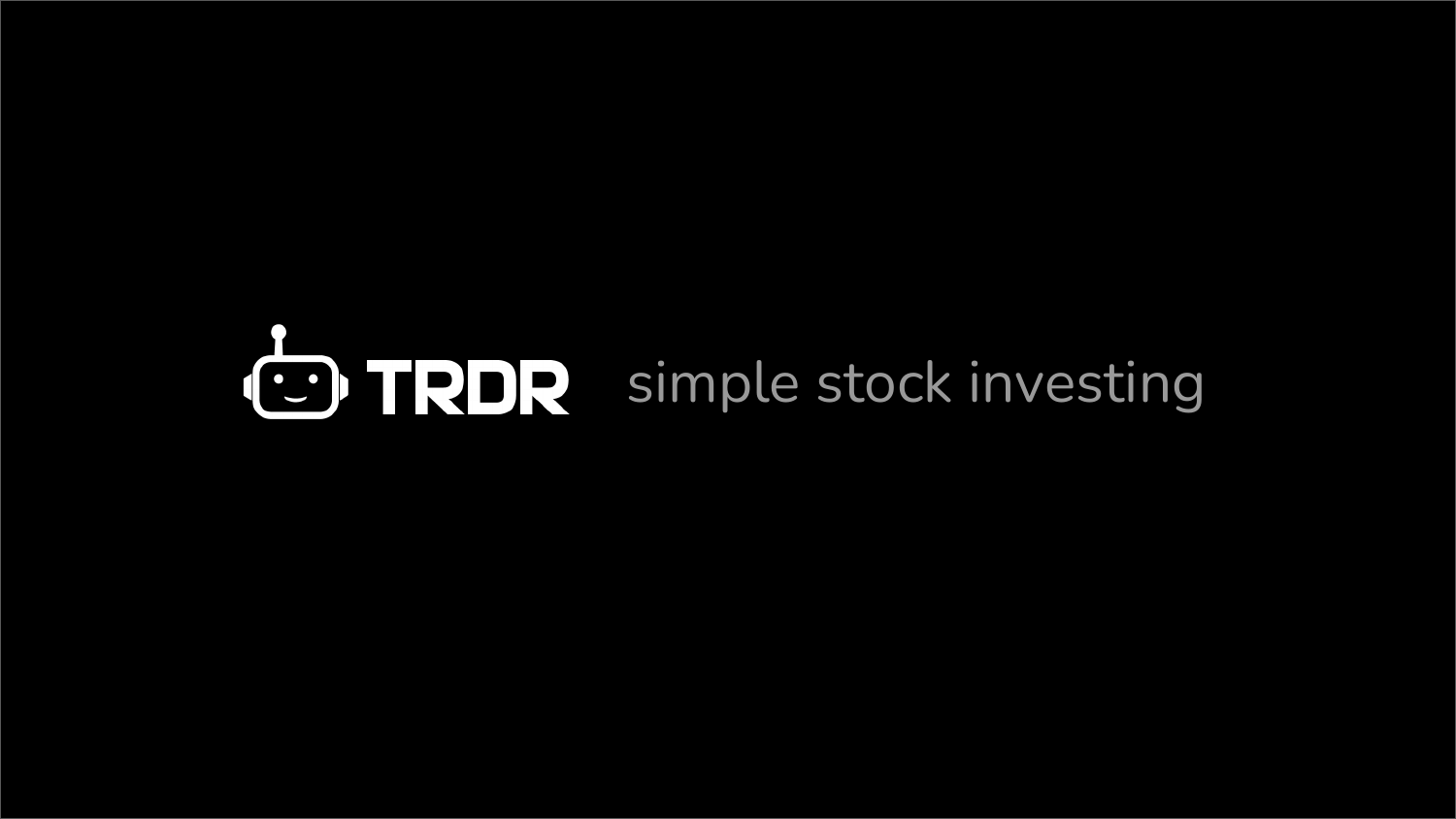## **Investing in stocks is not simple** + + **and making money**

Requires one to be **knowledgeable**

Requires one's **time & effort**

.…………………………………………………………………………………………………………………………………….. .……………………………………………………………………………………………………………………………………..

Requires **speed & accuracy to trade**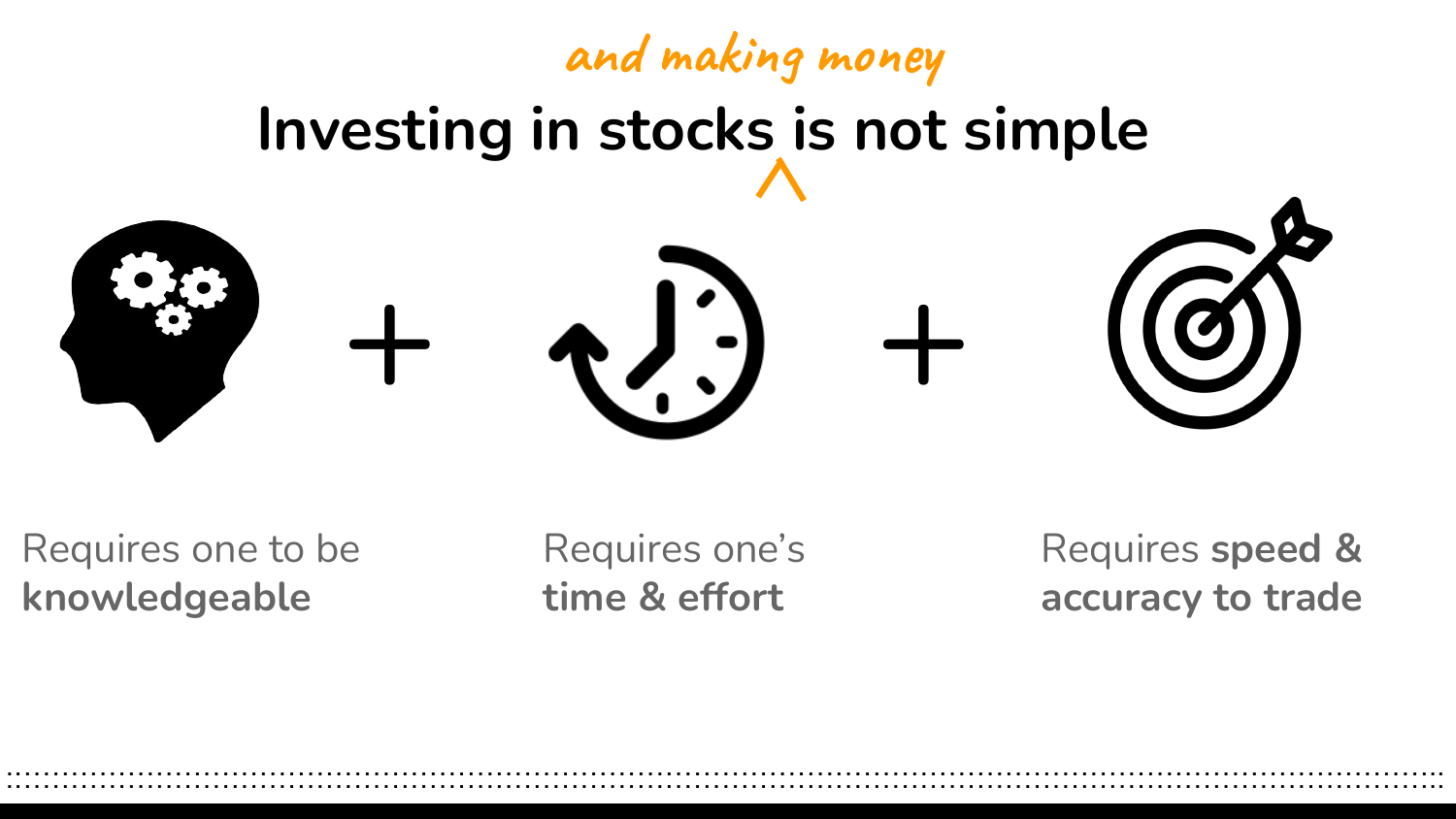### **Majority of active retail traders end up losing money due to biases**



#### **Confirmation bias**

Human tendency of seeking out information that confirms our current view



**Loss aversion** People prefer avoiding losses over getting gains



#### **Endowment effect**

People place a higher value something they own versus something they don't own



#### **Disposition effect bias**

Investors tend to sell winning investments and hold on to losing investments



#### **Overconfidence bias**

.……………………………………………………………………………………………………………………………………..

People believe that they have more knowledge on a certain topic than they actually have



#### **Familiarity bias**

Investors prefer a familiar investment although they know the gains that are attached to a diversified portfolio. .……………………………………………………………………………………………………………………………………..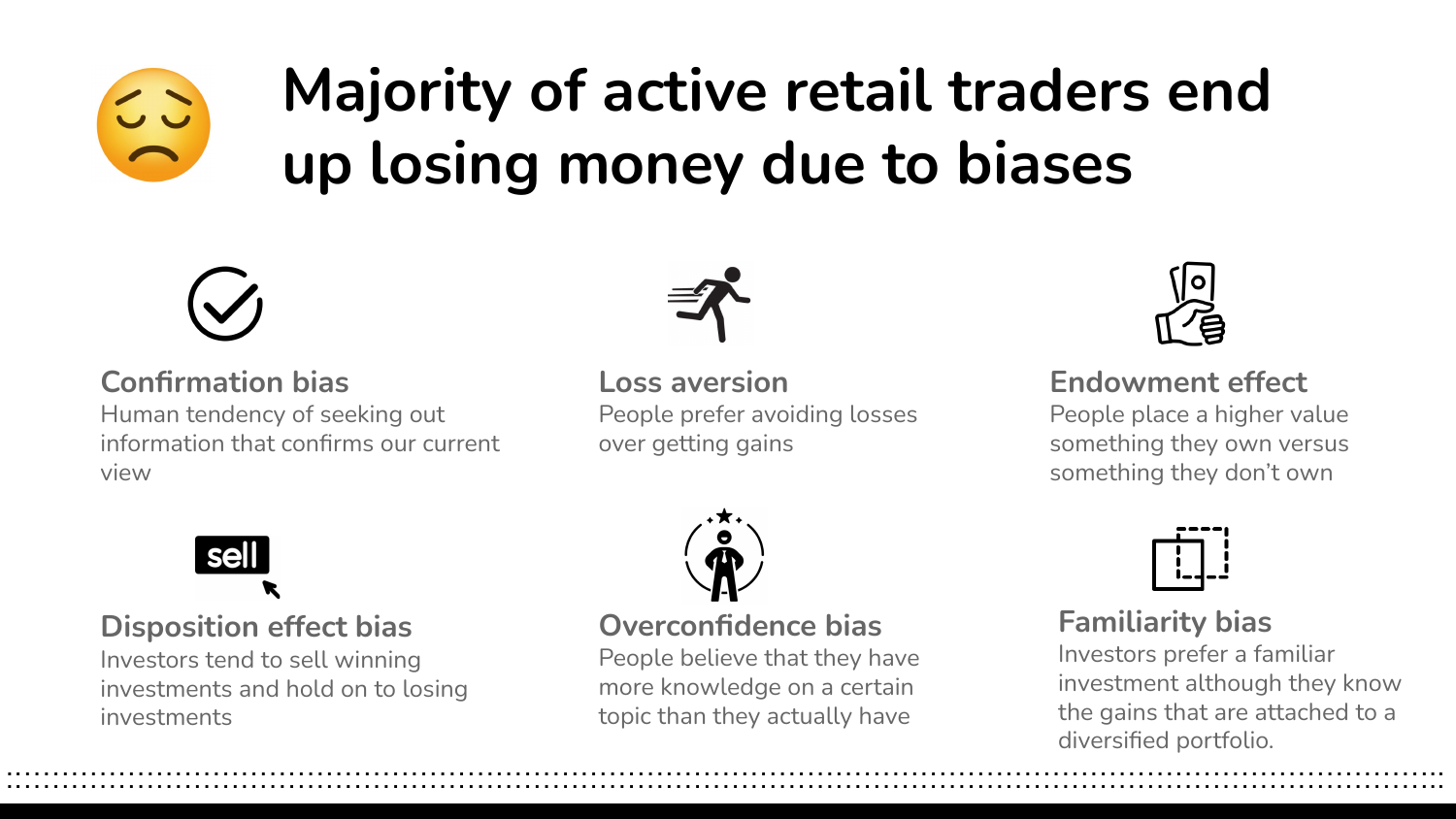### What if one had **a Robot Assistant** who could **handle your trading & investing**?



Robots through **pre-programmed instructions** can execute trades faster and more accurately than humans, **without human biases** .……………………………………………………………………………………………………………………………………..

.……………………………………………………………………………………………………………………………………..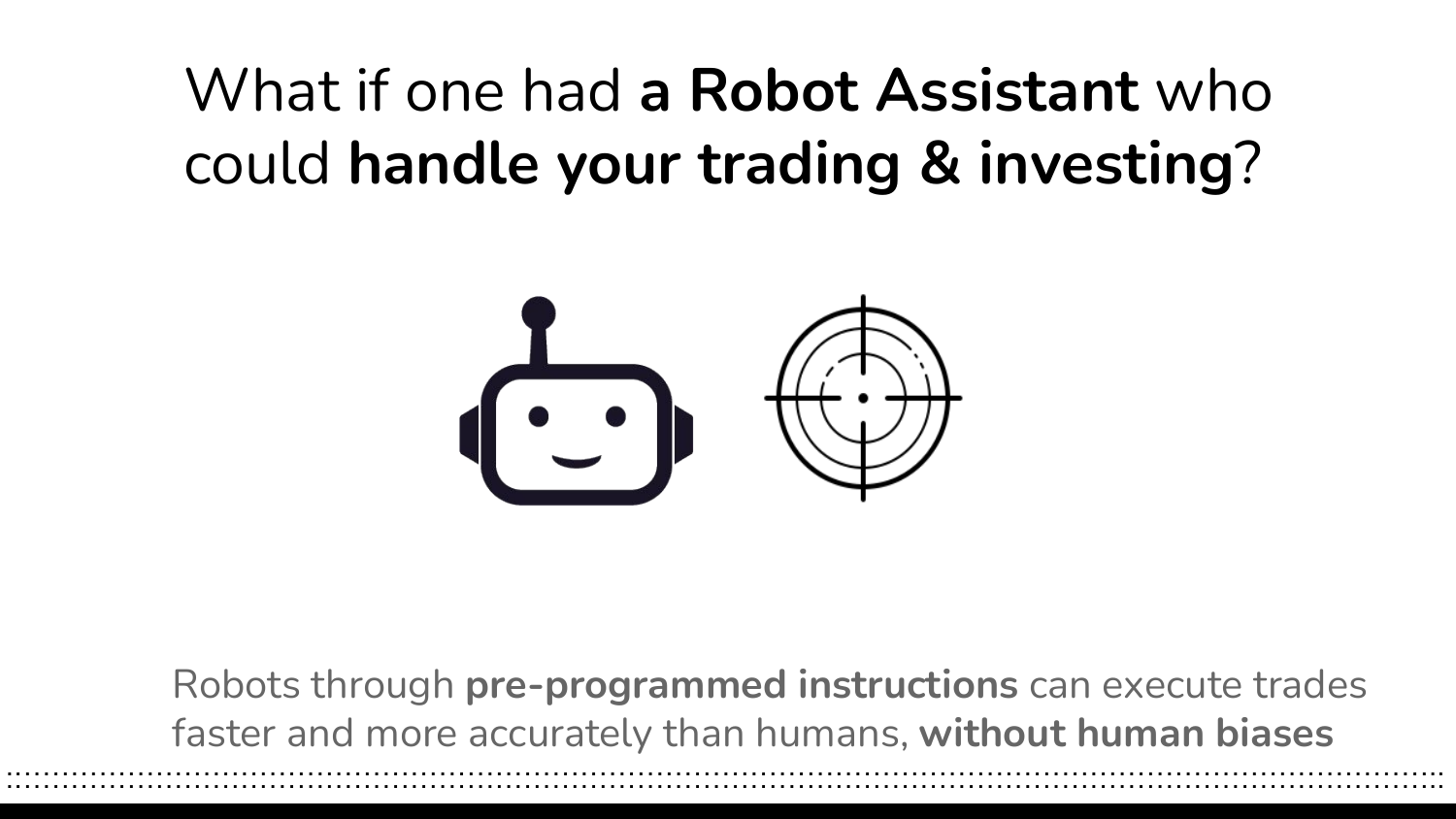

### India's first **100% automatic\* investing platform** for retail investors

\* **Robo-investing:** zero human emotion, zero knowledge, zero manual effort, zero screen time

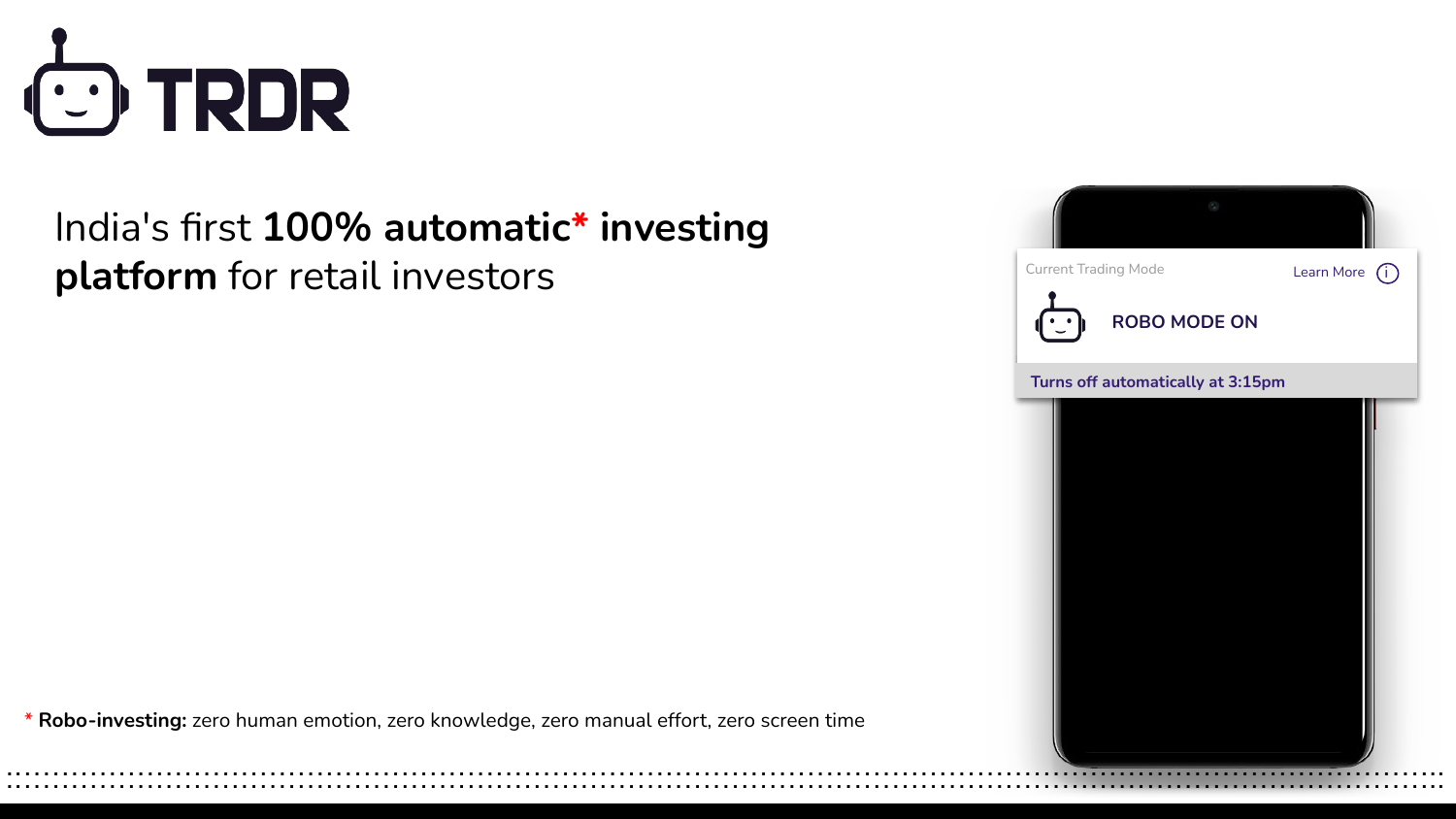### **How it works?**

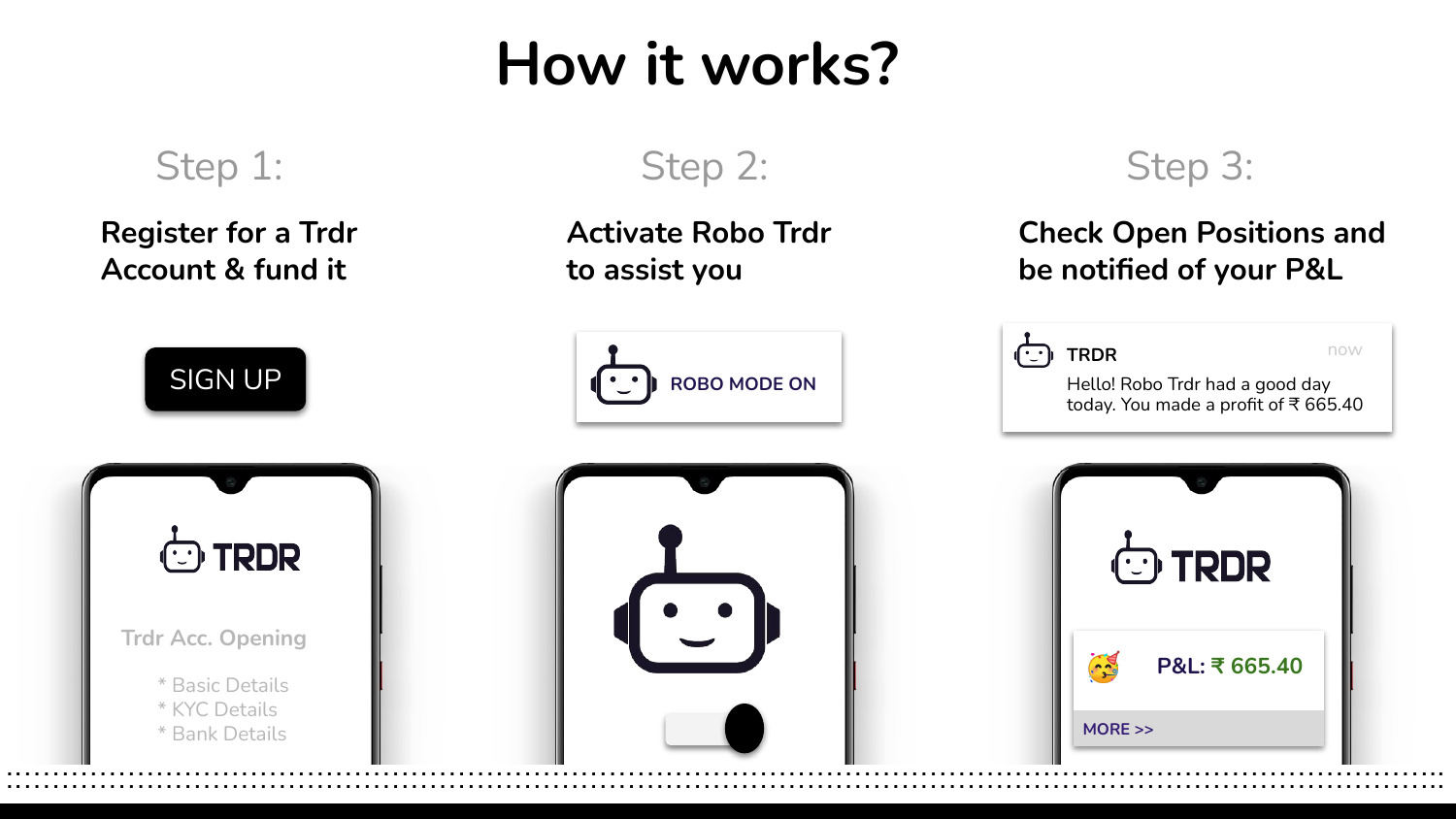### **Why use Robo Trdr?**

.…………………………………………………………………………………………………………………………………….. .……………………………………………………………………………………………………………………………………..

#### **Your Robo will do the following Your benefits of using a Robo**

 $\sqrt{}$  pick stocks

 $\mathcal I$  intraday trading





 $\mathcal X$  zero emotional decisions

**√** zero manual effort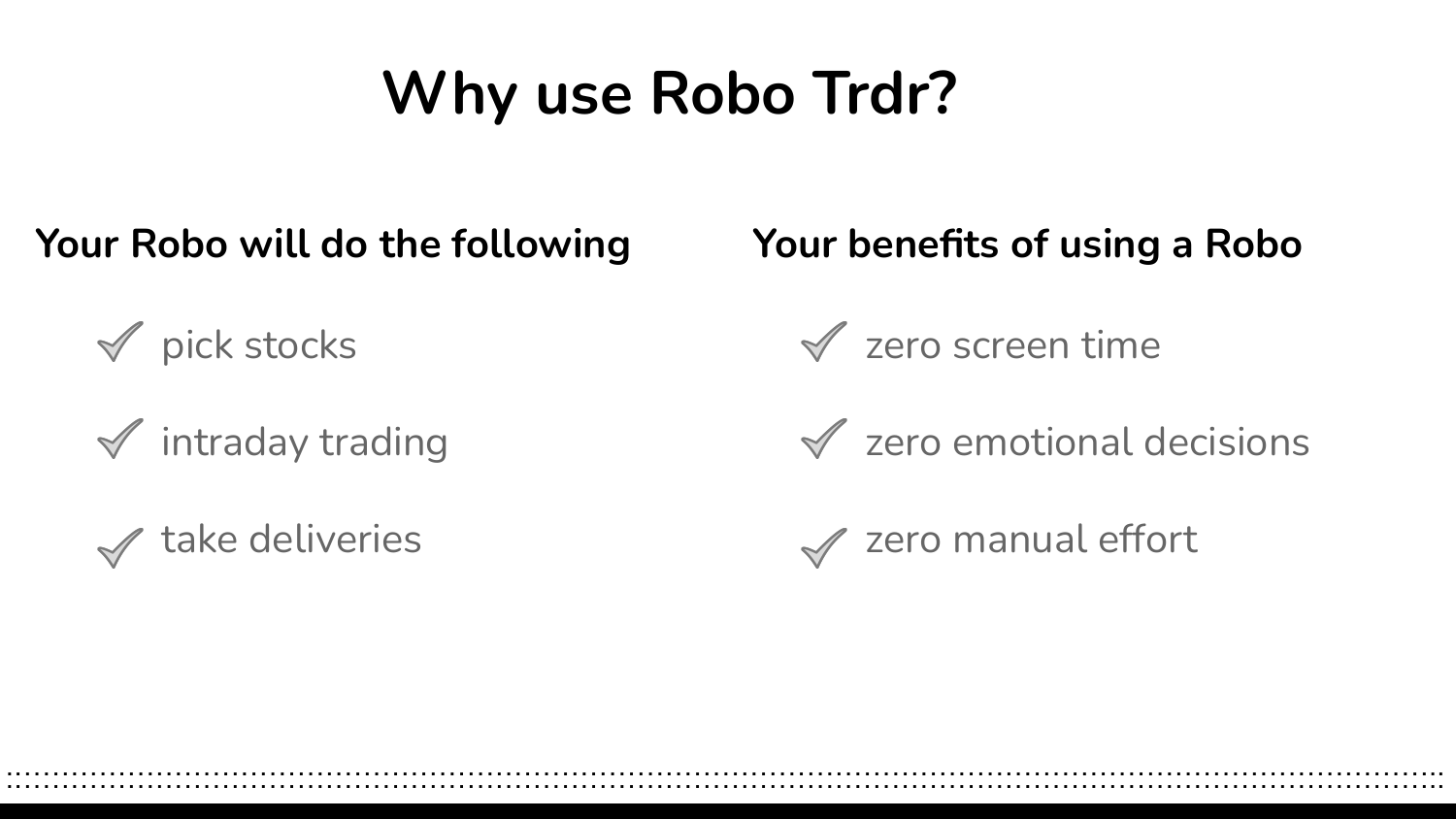### **Embedded Finance: Trdr Connect API Platform**

.…………………………………………………………………………………………………………………………………….. .……………………………………………………………………………………………………………………………………..

Trdr Connect API is meant to enable others to **build innovative trading & investment platforms.** 

#### **Who we serve:**

- **Fintechs**
- **Registered Stock Brokers**
- **Registered Investment Advisors**
- **Financial Institutions**
- Global Brands

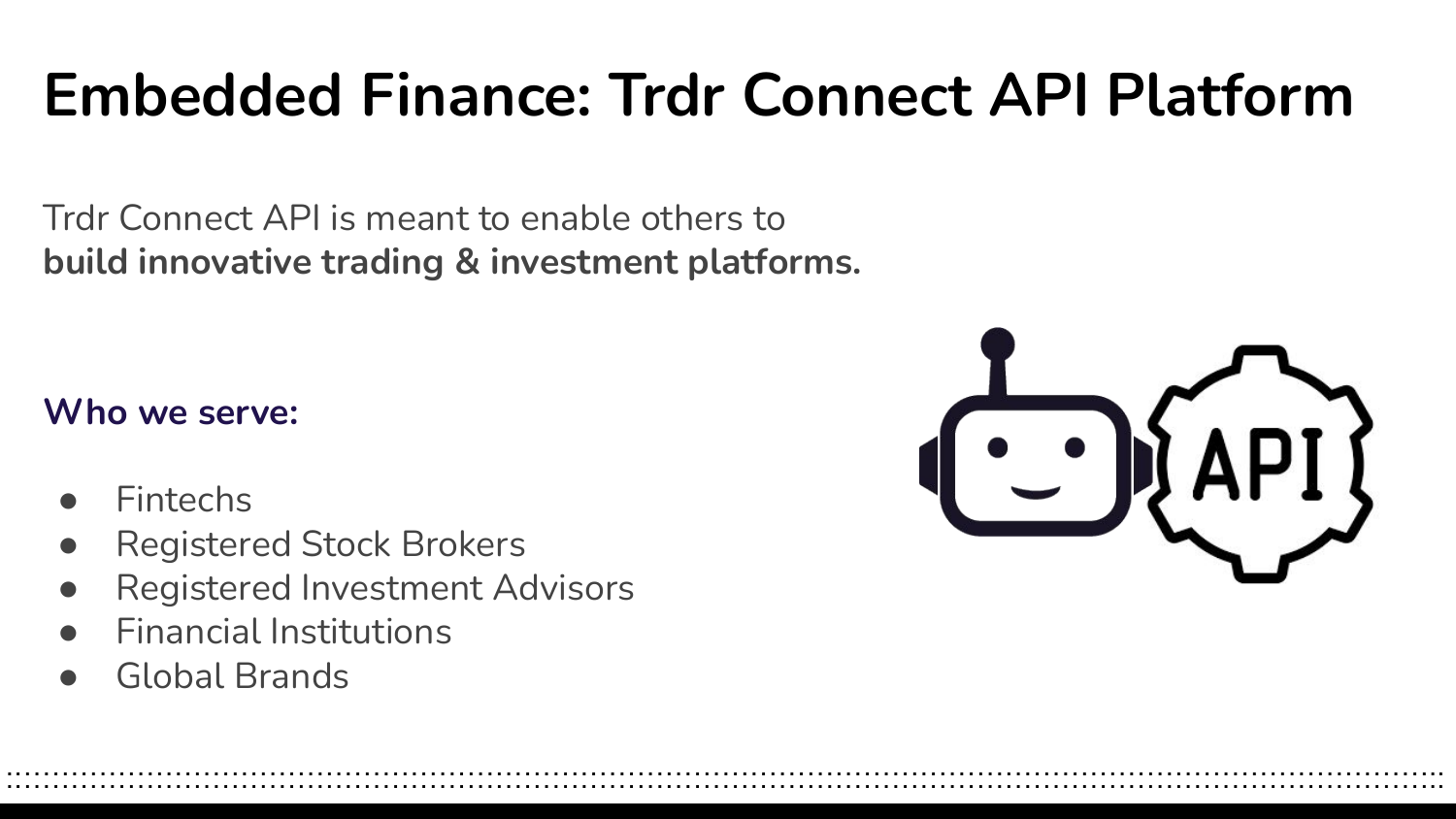### **Vision**

To make investing simple, inexpensive and accessible to all.

### **Mission**

We want to democratize automatic investing which was otherwise limited to a privileged few institutional investors and big brokerage firms.

.…………………………………………………………………………………………………………………………………….. .……………………………………………………………………………………………………………………………………..